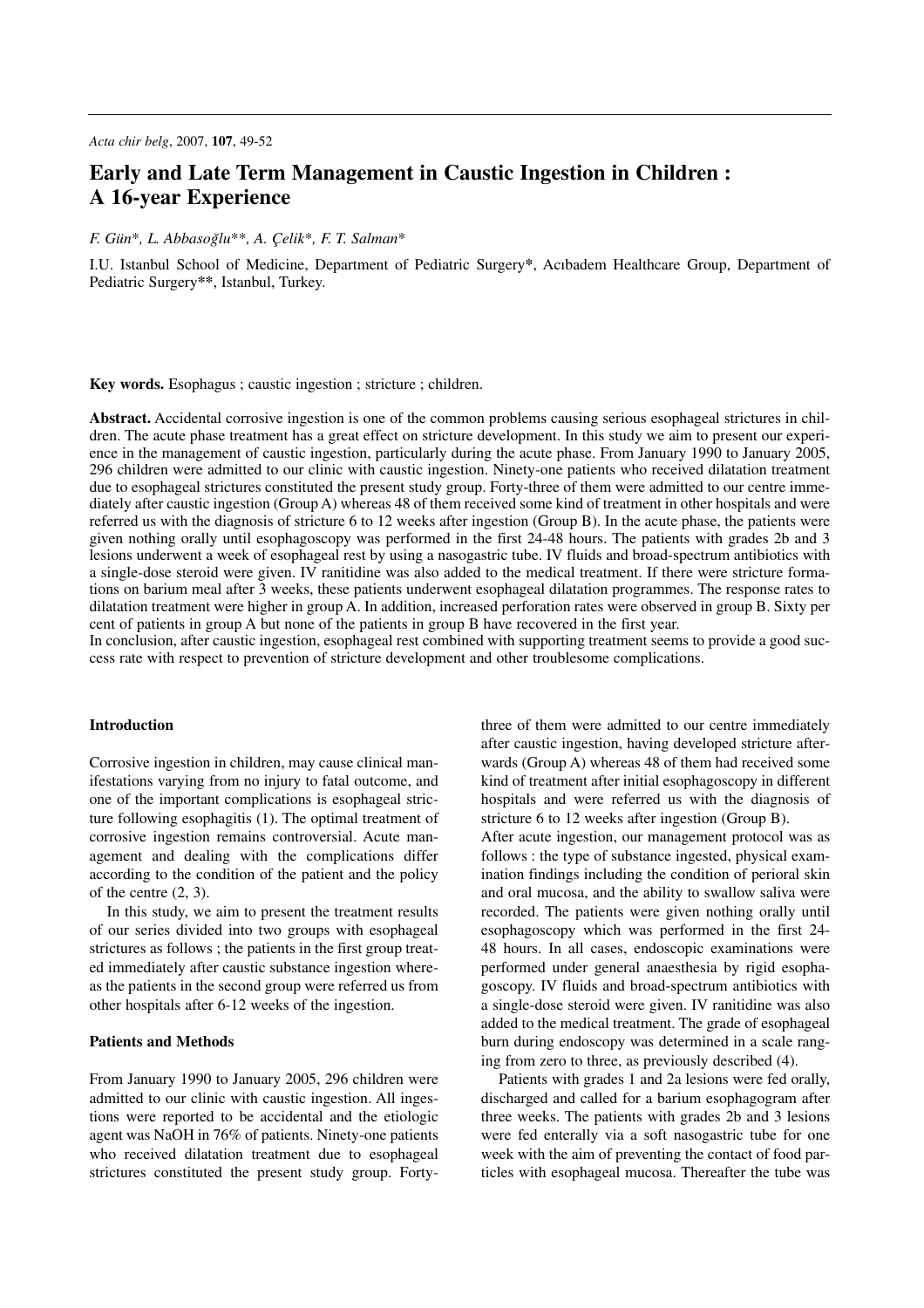removed and oral feedings were started. These patients were examined for esophageal stricture with an esophagogram three weeks after ingestion. If there were stricture formations on barium meal with or without swallowing difficulties, these patients underwent esophageal dilatation programmes. The dilatations were performed every three weeks during the first three months after which the programme was rearranged according to the responses.

The dilatations were performed with Tucker, Rusch or balloon dilatators under general anaesthesia. Patients with an esophageal perforation owing to dilatation, with intractable strictures or with an irregular shaped esophagus, underwent a gastrostomy, and the dilatations were made in a retrograde fashion with Tucker dilatators, that carry a lower perforation risk. If available, balloon dilatators were used for strictures with low luminal diameters, which were potentially susceptible to perforation. In the rest of the patients, Rusch dilalators were used in antegrade fashion.

Our approach to the patients admitted to our clinic, the differences between the two subgroups (A and B) in the first endoscopic evaluation, the stricture lengths, the luminal diameters at the stricture zones, the route of the dilatations, the responses to the dilatations, the complication (perforation, mediastinitis, lung abscess, sepsis), and survival rates were evaluated.

#### **Results**

Group A : Patients with acute caustic ingestion who were admitted to our institution and, after the determination of the esophageal stricture, involved in an early dilatation programme on the third week according to our protocol.

Group B : Patients who were referred to our institution by other healthcare givers 6-12 weeks after caustic ingestion, who underwent acute phase esophagoscopy and then received different treatment protocols that may have included null or inappropriate protocols.

Group A consisted of 43 patients (26 boys and 17 girls, with a mean age 4) and group B consisted of 48 patients (30 boys and 18 girls, with a mean age 5) ; amounting to 91 patients with esophageal strictures who underwent the dilatation programme. Thirty-six of the 43 and 38 of the 48 had a history of alkali substance ingestion. The grades of initial esophageal burns and stricture lengths are shown in Tables I and II.

When the luminal diameters of the strictures of the groups were studied, the rate of 0-3 mm for diameters was higher in group B, and 7-10 mm for diameters was higher in group A. On the other hand, the response rates to dilatations were higher for all strictural diameter categories in group A. In addition, an increased perforation rate was observed in group B (Table III).

*Table I* Comparison of the groups according to the grades of the esophageal burns

| Grades         | Group A |      | Group B |      |  |
|----------------|---------|------|---------|------|--|
|                | n       | $\%$ | n       | $\%$ |  |
| 2a             |         | 16.2 |         | 8.3  |  |
| 2 <sub>b</sub> | 28      | 65.1 | 32      | 66.6 |  |
| 3              | 8       | 18.6 | 12      | 25   |  |
| Total          | 43      |      | 48      |      |  |

The stricture lengths of the patients

| Stricture<br>lengths | Group A<br>Patient no | %    | Group B<br>Patient no | $\%$ |
|----------------------|-----------------------|------|-----------------------|------|
| $3-5$ cm             | 12                    | 27.9 | 13                    | 27.0 |
| 6-9 cm               | 14                    | 32.5 | 16                    | 33.3 |
| $>10$ cm             |                       | 39.5 | 19                    | 39.6 |

Sixty per cent of the patients in group A but none of the patients in group B have recovered in the first year (Table IV).

As shown in Table V, complication rates were lower in group A. In addition, Table VI summarizes the final conditions, further treatment modalities and mortality rates.

## **Discussion**

Accidental corrosive ingestion is one of the common problems in children worldwide (5). Recently, in Turkey, as uncontrolled and cheaper domestic cleaners have been introduced through common informal or open markets, the caustic ingestion type of household accident in children has begun to increase, particularly amongst families with low income. The degree and the extent of the corrosive lesion depend on several factors as follows ; the characteristics of the caustic substance (concentration and pH), the quantity swallowed, the duration of contact with the tissues, and the fullness of the stomach. On the other hand, the development of the strictures is mainly related to the depth and circumferential nature of the injury (6). Because there is no protective eschar formation in alkali burns, the depth of penetration caused by liquefactive necrosis is much greater, in comparison with acidic burns (7). In our series, most caustic ingestions were caused by alkali, as in other series (8- 10). Unfortunately, in Turkey, these caustics, particularly the alkali agents as drain cleaners and oil solvents are sold without childproof containers, generally in open markets.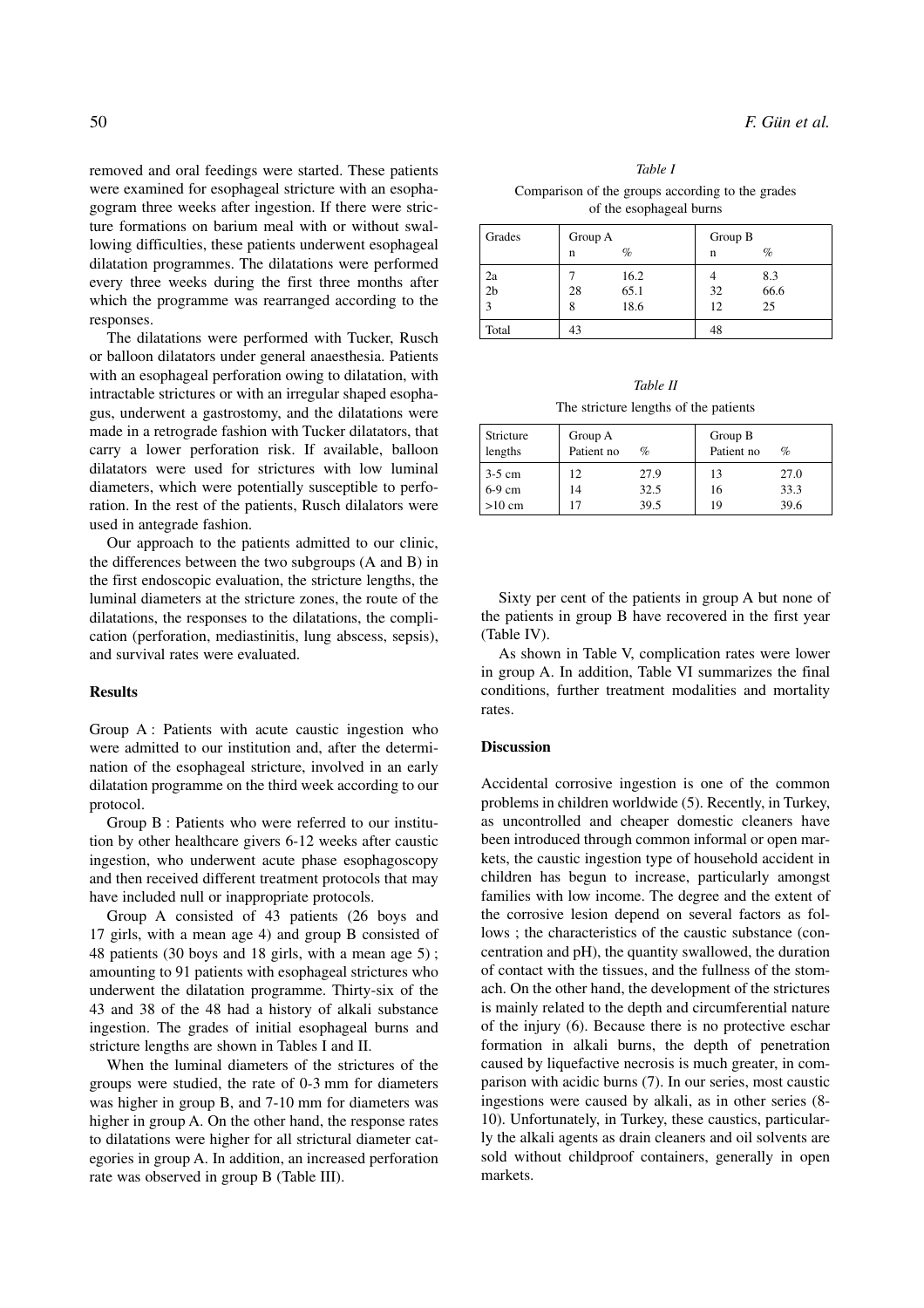| Directories of groups in running unancers at stricture revers, response rates to unanumous, and performion rates |            |      |    |                             |          |      |             |      |                          |                          |    |                          |
|------------------------------------------------------------------------------------------------------------------|------------|------|----|-----------------------------|----------|------|-------------|------|--------------------------|--------------------------|----|--------------------------|
| Luminal                                                                                                          | Patient no |      |    | Succesful treatment results |          |      | Perforation |      |                          |                          |    |                          |
| diameters                                                                                                        | А          | $\%$ | B  | $\%$                        | A        | $\%$ | В           | $\%$ |                          | $\%$                     | B  | $\%$                     |
| $0-3$ mm                                                                                                         | ◡          | 11.6 | 20 | 41.7                        |          | 20   |             | 3.8  |                          | 80                       | 15 | 75                       |
| $4-6$ mm                                                                                                         | 16         | 37.2 | 15 | 31.2                        | $\sigma$ | 37.5 |             | 26.6 |                          | 31.2                     |    | 60                       |
| $7-10$ mm                                                                                                        | 22         | 51.2 | 13 | 27.1                        | 21       | 95.4 |             | 53.8 | $\overline{\phantom{a}}$ | $\overline{\phantom{a}}$ |    | $\overline{\phantom{a}}$ |
| Total                                                                                                            | 43         | 100  | 48 | 100                         | 28       | 65.1 | 12          | 25   |                          | 20.9                     | 24 | 50                       |

*Table III*

Differences of groups in luminal diameters at stricture levels, response rates to dilatations, and perforation rates

*Table IV* Dilatation periods of the groups

| Dilatation<br>periods                                              | Group A<br>Patient no | $\%$                | Group B<br>Patient no | $\%$                 |
|--------------------------------------------------------------------|-----------------------|---------------------|-----------------------|----------------------|
| $0-12$ months<br>$12-24$ months<br>$24-36$ months<br>$> 36$ months | 17<br>10              | 60.7<br>35.8<br>3.5 |                       | 41.7<br>41.7<br>16.6 |
| Total                                                              | 28                    | 100                 | 12                    | 100                  |

|  | Table V |               |
|--|---------|---------------|
|  |         | Complications |

| Complications        | Group A<br>Patient no | Group B<br>Patient no |
|----------------------|-----------------------|-----------------------|
| Perforation          | 9                     | 24                    |
| Mediastinit          |                       | 12                    |
| Abscess of lung      | 2                     | 4                     |
| Empyema              | 8                     | 20                    |
| Pericardial effusion | $\overline{c}$        | 4                     |
| Sepsis               |                       | 3                     |
| Mortality            |                       | ٩                     |

Although the optimal management of corrosive ingestion has not been well proposed, the rate of complications, particularly strictures, and the outcome mainly depend on the initial management and care. Several management protocols have been recommended, including resting the esophagus or the whole of the gastrointestinal tract, the use of broad-spectrum antibiotics, systemic steroids, antacids and  $H_2$  receptor blockers. The resting of the esophagus is either achieved by using a nasogastric tube or gastrostomy, whereas the whole gastro-intestinal tract is allowed to rest with total parenteral nutrition (2, 11, 12).

Acute phase management should be directed at preventing esophageal strictures which have the potential to make the rest of the victim's life unbearable.

Our main policy is to give nothing orally before esophagoscopy, which was performed in the first 24- 48 hours. We used a rigid esophagoscope because flexible devices are not available in our department. Patients with mild lesions are fed orally, told to come for a bari-

*Table VI* Additional treatment modalities and survival rates

| Modality                                    | Group A<br>No: | $\mathcal{O}_0$ | Group B<br>No: | $\%$   |
|---------------------------------------------|----------------|-----------------|----------------|--------|
| Cured with dilatations<br>Patients still on | 28             | (65.1)          | 12             | (25)   |
| dilatation programme                        | 15             | (34.9)          | 24             | (50)   |
| Colonic transposition                       |                |                 | 3              | (6.25) |
| Patients with stents                        |                |                 | 4              | (8.4)  |
| Mortalitiy                                  |                |                 | 3              | (6.25) |
| Total                                       | 43             | (100)           | 48             | (100)  |

um esophagram after three weeks, even if there are no problems, and then discharged. None of them required further treatment. The patients with more serious lesions were fed enterally via a soft nasogastric tube for a week with the aim of preventing the contact of food with esophageal mucosa even if the child could swallow. Because, to our knowledge, an infection which may be caused by bacterial colonization owing to a food impaction, is one of the factors influencing the inflammatory reaction in the first few days and the collagen synthesis may later play a role in future stricture development (2, 12). From this point of view, the tube was removed and oral feeding was allowed a week after the collagen production began to decrease.

During the first week, IV fluids and broad-spectrum antibiotics – also covering the oral anaerobics – were given with a single dose steroid to decrease the oedema ; however there was no measurable benefit from the use of steroids when compared with those patients who did not receive steroid treatment (9). In addition, IV ranitidine was used with the aim of decreasing the secondary effects of possible acidic reflux.

Although the grade of esophageal burns and stricture lengths were similar in groups A and B, the response to dilatation treatment was higher in group A and esophageal perforation rates were higher in group B. This case suggests the importance and effectiveness of early correct treatment as explained above, which seems quite effective for the acute phase for the present. In